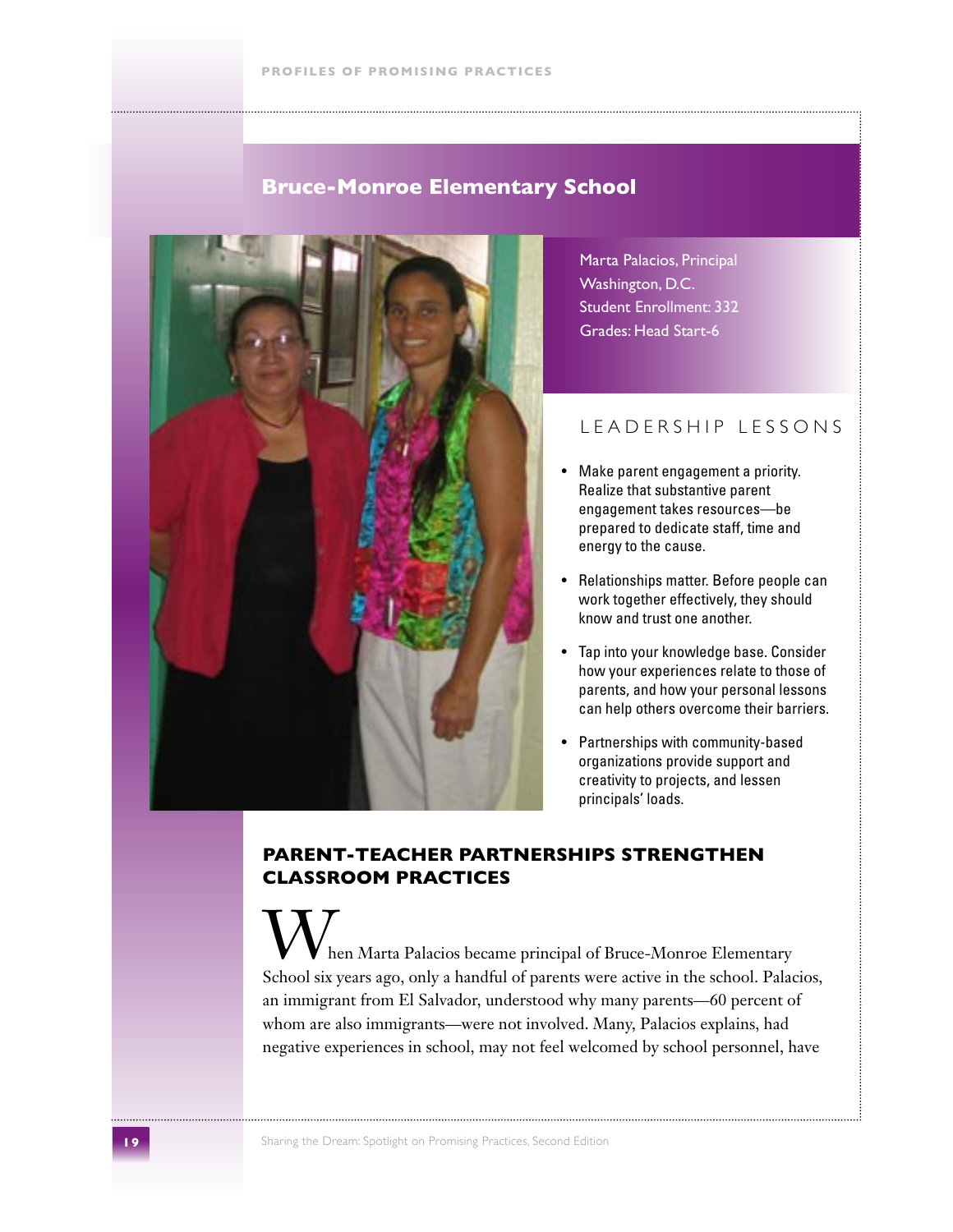limited English language skills or work more than one job. Palacios draws from her personal experiences overcoming similar barriers to encourage parents to become involved in the school.

As principal, Palacios hired a parent coordinator and dedicated time and energy to helping parents become active members of the Bruce-Monroe community. The school's expectations for parent involvement have evolved over the years. "At the

beginning, we just wanted to bring parents into the school without any long-term goals or planning," she says. "Now we see a real need for parent involvement in student academic achievement, and our focus is on connecting the two." The staff and administration's concentrated efforts led to the Parents and Friends of Bruce-Monroe—an organization involving nearly 100 families focused on issues of teaching, learning, climate and culture in the school. When the District of Columbia Public Schools released ambitious new language arts standards for the 2005-06 school year, Palacios saw an opportunity to further engage the Parents and Friends group.



The school's academic achievement committee, a subgroup of the Parent and Friends, used *Sharing the Dream* funds to build relationships between parents and teachers, inform parents and community members about the new language arts standards, assess classroom learning, and help teachers and students meet and exceed the district's academic expectations.

#### **Implementation**

When Palacios designed the school's *Sharing the Dream* project in summer 2005, she envisioned teachers and parents creating a language arts curriculum that drew from the cultural heritages of Bruce-Monroe families and the surrounding Columbia Heights neighborhood. She believed that by integrating students' family backgrounds, languages and cultures into teaching the new standards, students would more easily relate to the lessons and learn the material. She also envisioned the program as a way to take partnerships between teachers and parents to a higher level.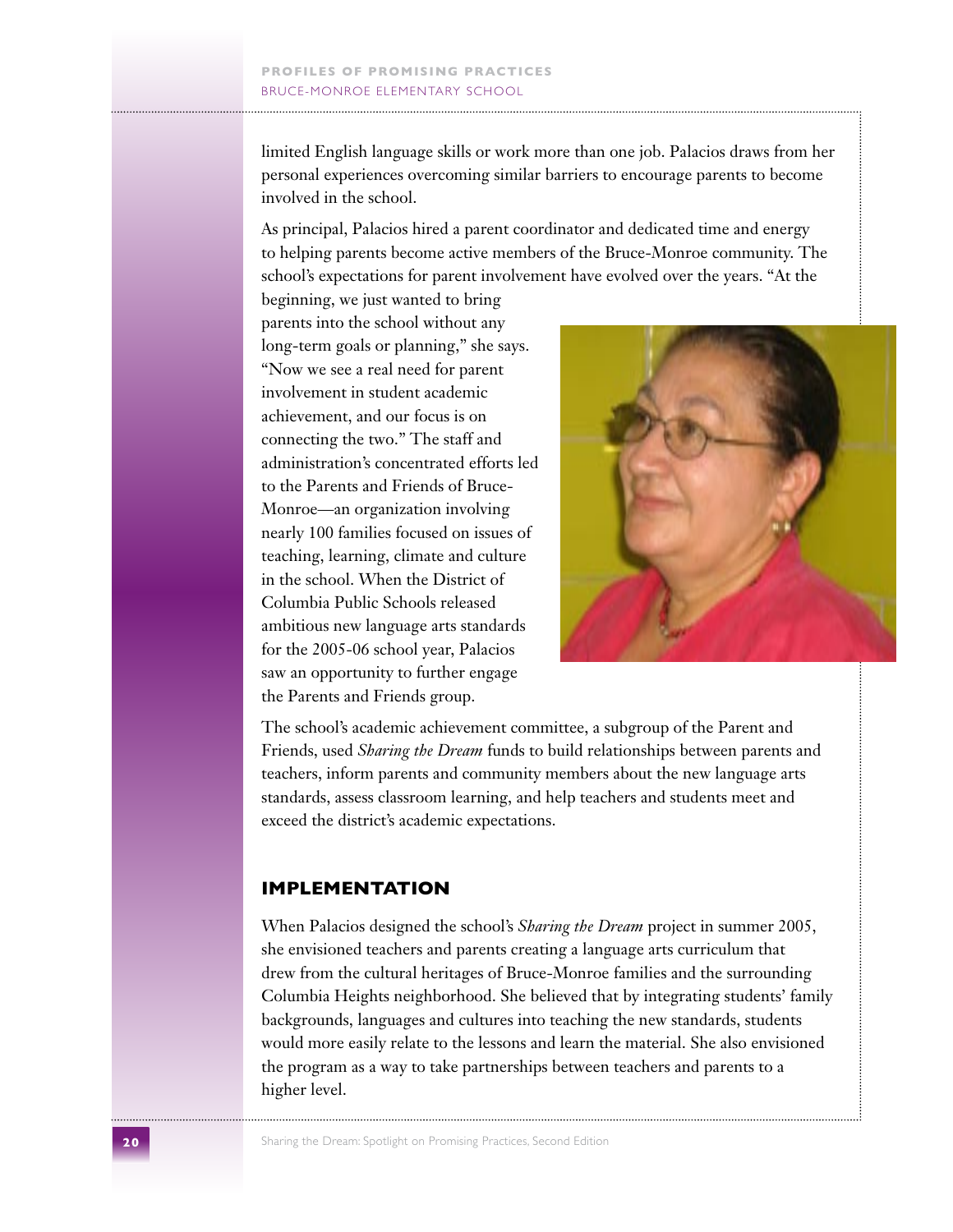Once Palacios and staff members began talking with parents and teachers, however, they discovered that the project needed a different focus. Teachers said they were just learning the standards and not comfortable enough with the new curriculum to partner with parents to customize it. Palacios recognized that parents also needed a basic understanding of the standards—and teaching strategies—to make substantive contributions to the curriculum. She worked with parent coordinator Lillian Hernandez and Jill Weiler from the Tellin' Stories Project of Teaching for Change (www.teachingforchange.org)—a community-based organization that helped Bruce-Monroe staff engage parents for several years—to alter the scope of the project. "We started trying to bite off little pieces instead of doing everything at once," Palacios explains.

The school's *Sharing the Dream* initiative became focused on increasing parent knowledge about the new standards and classroom teaching while improving relationships between teachers and parents. Palacios, Hernandez and Weiler worked with the academic committee to develop a framework for classroom visits that allowed parents to observe teachers and discuss their teaching strategies and

**Palacios envisioned teachers and parents creating a language arts curriculum that drew from the cultural heritages of Bruce-Monroe families and the surrounding Columbia Heights neighborhood.**

ways families could support student learning. The group created an observation form to guide parents' half-hour visits. Palacios and Hernandez set observation times and shared the form with teachers. Within two weeks of their visit, parents met with the teacher to ask questions about the lessons and identify ways

they could help—in the classroom and at home. Weiler, who works in schools throughout D.C., applauds the parent observation approach. "This should be happening at every school in the District," she says. "The format is very positive, and it works to build trust and relationships that are mutually beneficial for parents, teachers and students."

Some Bruce-Monroe teachers, however, did not agree. The D.C. teachers' union reprimanded the school and accused parents and Palacios of using the observation tool to evaluate teachers. Palacios defended the tool to union representatives. "Parents—especially language minority parents—have very little knowledge of the United States educational system," she explains. "They need some sort of guide to help them interpret what they are seeing in the classrooms." Palacios also says she believes that parents have a right to observe classrooms, and that frequent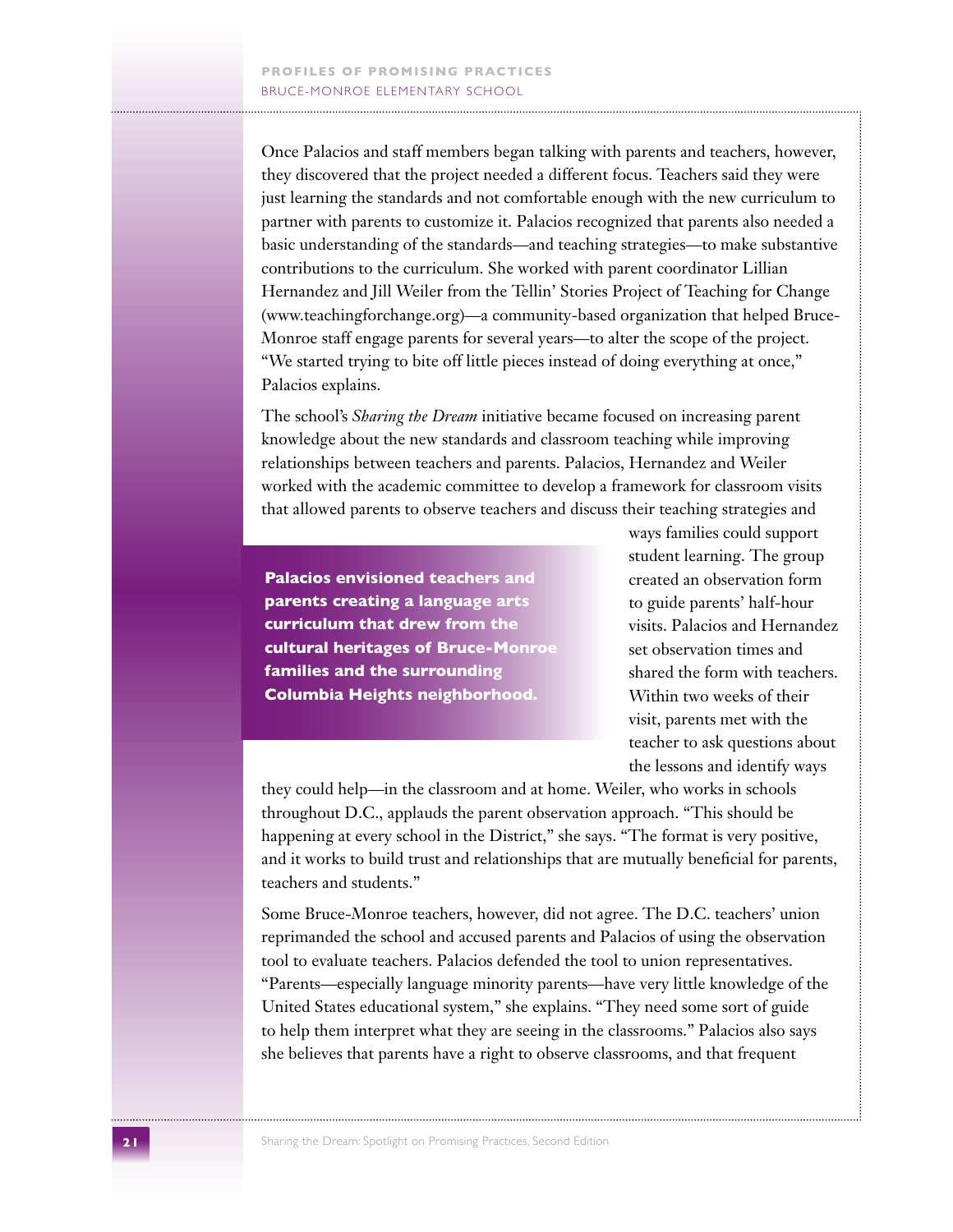classroom visits—by parents, administrators and school staff—help boost student achievement by identifying areas for teacher support and holding teachers and the school accountable for student learning.

In March 2006, the observation tool was revised with teacher input, and parent visits to classrooms resumed. The controversy with the union led to more than one victory for the school. Many teachers who supported the classroom visits became more interested in the work of the academic committee. Two-thirds of teachers



attended at least one of the academic committee's monthly meetings, and many attended consistently. Teachers and parents discussed ways to work together using an academic focus to increase parent involvement and improve student achievement. They developed a survey to gather information about activities parents wanted Bruce-Monroe to offer and, in turn, what skills and resources those parents could provide. The group also created opportunities for students and parents to

get library cards; offered meals for parents attending parent-teacher conferences; hosted an El Salvadorian lunch for teachers to help build cultural awareness; and presented several parent workshops on a variety of academic topics including district standards, testing, dual-language programs, a new math curriculum and home-based activities that connect with classroom learning.

## **Results**

According to Palacios, the most important accomplishment of the *Sharing the Dream* project was developing solid relationships between teachers and parents. "In many low-income schools, parents are seen as deficits," she explains. "This year, we have been building relationships and changing those perceptions so parents are no longer seen as a threat or a hindrance, but as assets and important sources of support."